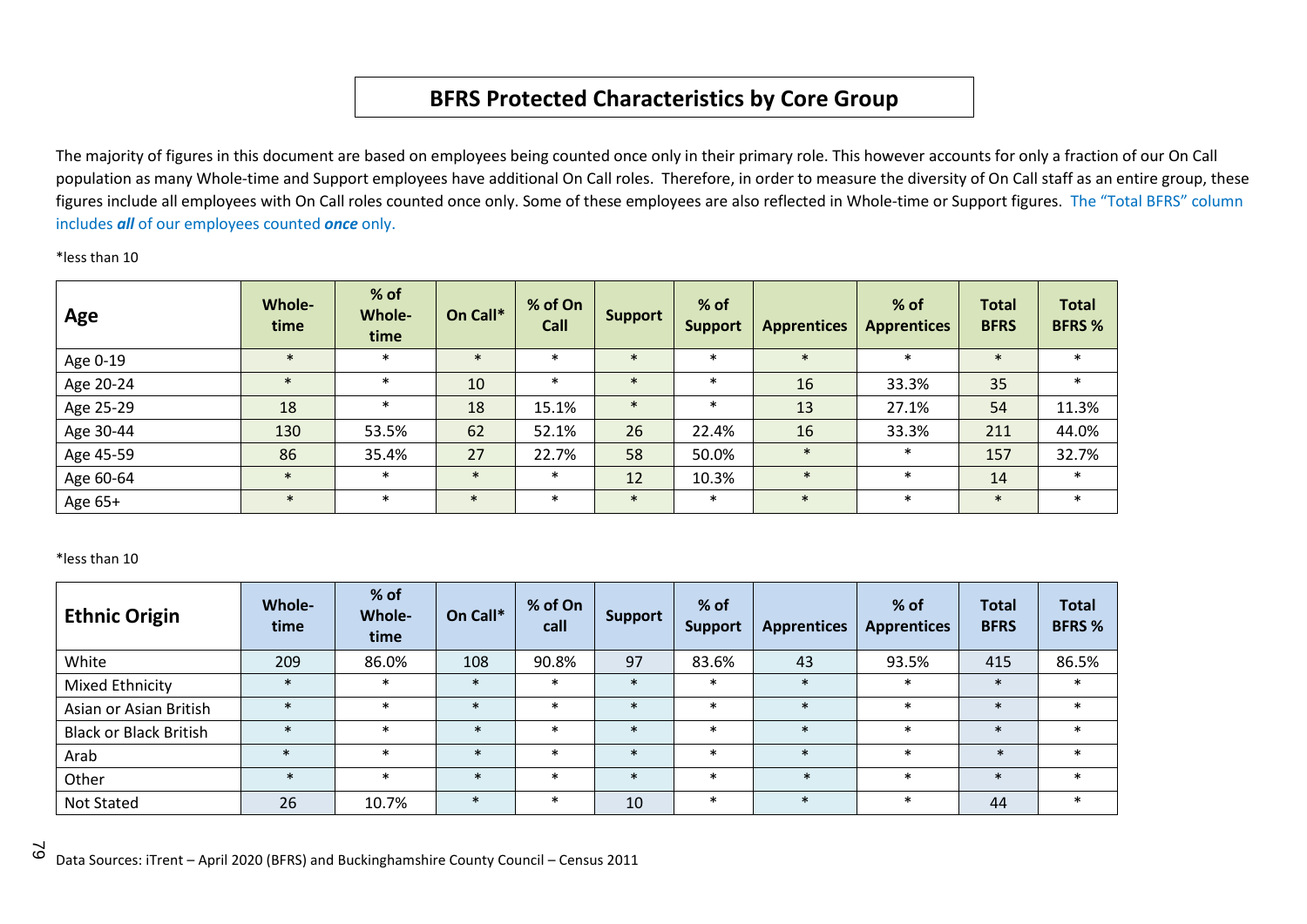#### \* less than 10

| <b>Religion</b>            | <b>Whole-</b><br>time | % of<br><b>Whole-</b><br>time | On Call* | % of On<br>Call | <b>Support</b> | % of<br><b>Support</b> | <b>Apprentices</b> | % of<br><b>Apprentices</b> | <b>Total</b><br><b>BFRS</b> | <b>Total</b><br><b>BFRS %</b> |
|----------------------------|-----------------------|-------------------------------|----------|-----------------|----------------|------------------------|--------------------|----------------------------|-----------------------------|-------------------------------|
| Christian                  | 28                    | 11.5%                         | 34       | 28.6%           | 38             | 38.8%                  | 18                 | 37.5%                      | 107                         | 22.3%                         |
| <b>Buddhist</b>            | $\ast$                | $\ast$                        | $\ast$   | $\ast$          | $\ast$         | $\ast$                 | $\ast$             | $\ast$                     | $\ast$                      | $\ast$                        |
| Hindu                      | $\ast$                | $\ast$                        | $\ast$   | $\ast$          | $\ast$         | $\ast$                 | $\ast$             | $\ast$                     | $\ast$                      | $\ast$                        |
| Jewish                     | $\ast$                | $\ast$                        | $\ast$   | $\ast$          | $\ast$         | $\ast$                 | $\ast$             | $\ast$                     | $\ast$                      | $\ast$                        |
| Muslim                     | $\ast$                | $\ast$                        | $\ast$   | $\ast$          | $\ast$         | $\ast$                 | $\ast$             | $\ast$                     | $\ast$                      | $\ast$                        |
| Sikh                       | $\ast$                | $\ast$                        | $\ast$   | $\ast$          | $\ast$         | $\ast$                 | $\ast$             | $\ast$                     | $\ast$                      | $\ast$                        |
| <b>Other Religions</b>     | $\ast$                | $\ast$                        | $\ast$   | $\ast$          | $\ast$         | $\ast$                 | $\ast$             | $\ast$                     | 10                          | $\ast$                        |
| No Religion                | 42                    | 17.3%                         | 23       | 19.3%           | $\ast$         | $\ast$                 | 18                 | 37.5%                      | 89                          | 18.5%                         |
| <b>Religion Not Stated</b> | 171                   | 70.4%                         | 59       | 49.6%           | 54             | 55.1%                  | $\ast$             | 18.8%                      | 270                         | 56.3%                         |

| Gender | $%$ of<br>Whole-<br>time | % of On<br>Call | $%$ of<br><b>Support</b> | $%$ of<br><b>Apprentices</b> | <b>Total</b><br><b>BFRS%</b> |  |
|--------|--------------------------|-----------------|--------------------------|------------------------------|------------------------------|--|
| Male   | 93.4%                    | 90.8%           | 44.0%                    | 85.4%                        | 81.0%                        |  |
| Female | 6.6%                     | 9.2%            | 56.0%                    | 14.6%                        | 19.0%                        |  |

| <b>Disability</b> | $%$ of<br><b>Whole-</b><br>time | % of On<br>Call | $%$ of<br><b>Support</b> | $%$ of<br><b>Apprentices</b> | <b>Total</b><br><b>BFRS %</b> |
|-------------------|---------------------------------|-----------------|--------------------------|------------------------------|-------------------------------|
| <b>Disabled</b>   | 0.4%                            | 0.0%            | 1.7%                     | 0.0%                         | 0.6%                          |
| Not disabled      | 29.1%                           | 54.2%           | 38.5%                    | 89.4%                        | 41.0%                         |
| Not stated        | 70.5%                           | 45.8%           | 59.8%                    | 10.6%                        | 58.3%                         |

∞<br>○ Data Sources: iTrent — April 2020 (BFRS) and Buckinghamshire County Council — Census 2011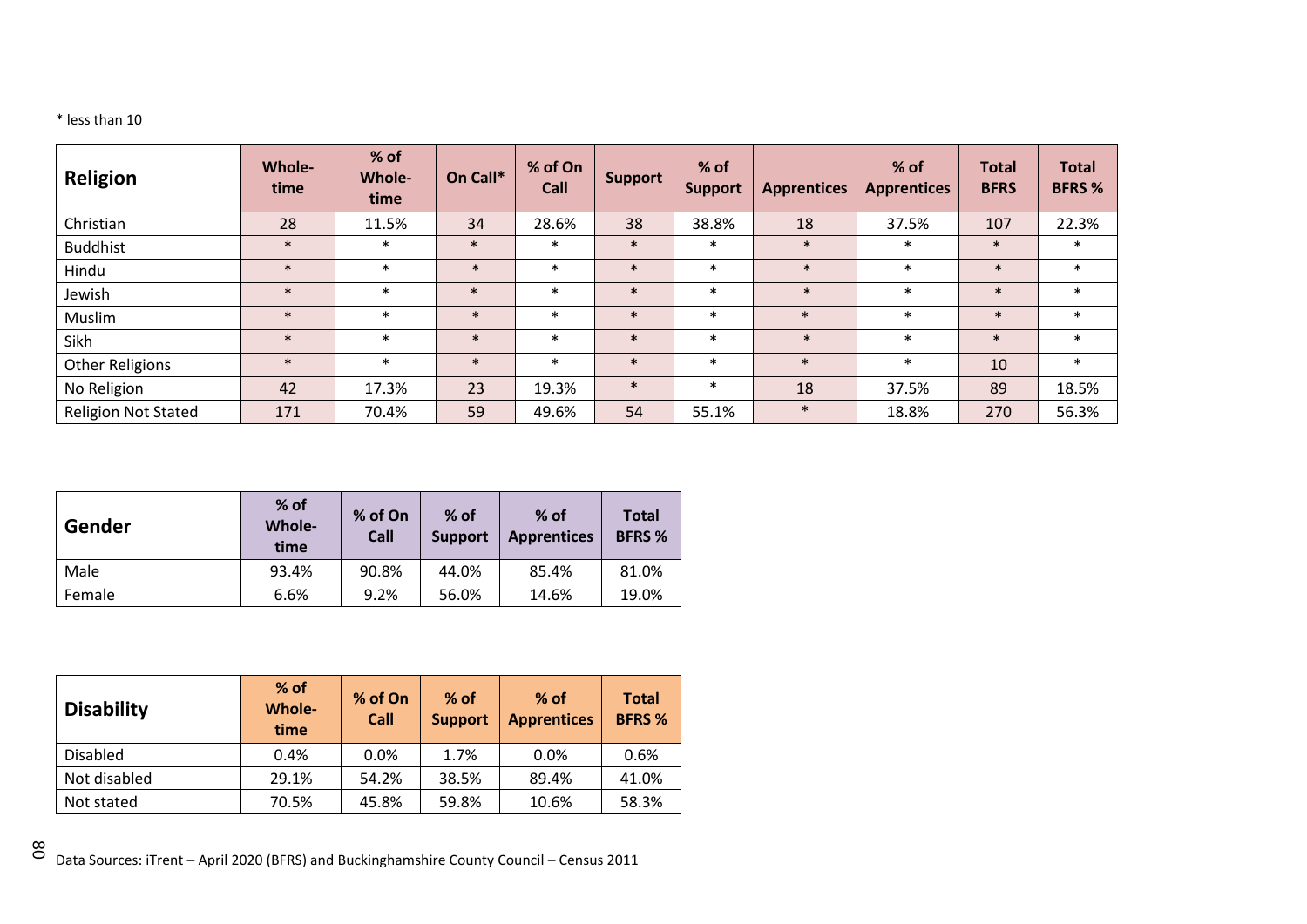#### **BFRS Ethnicity compared to County Census**

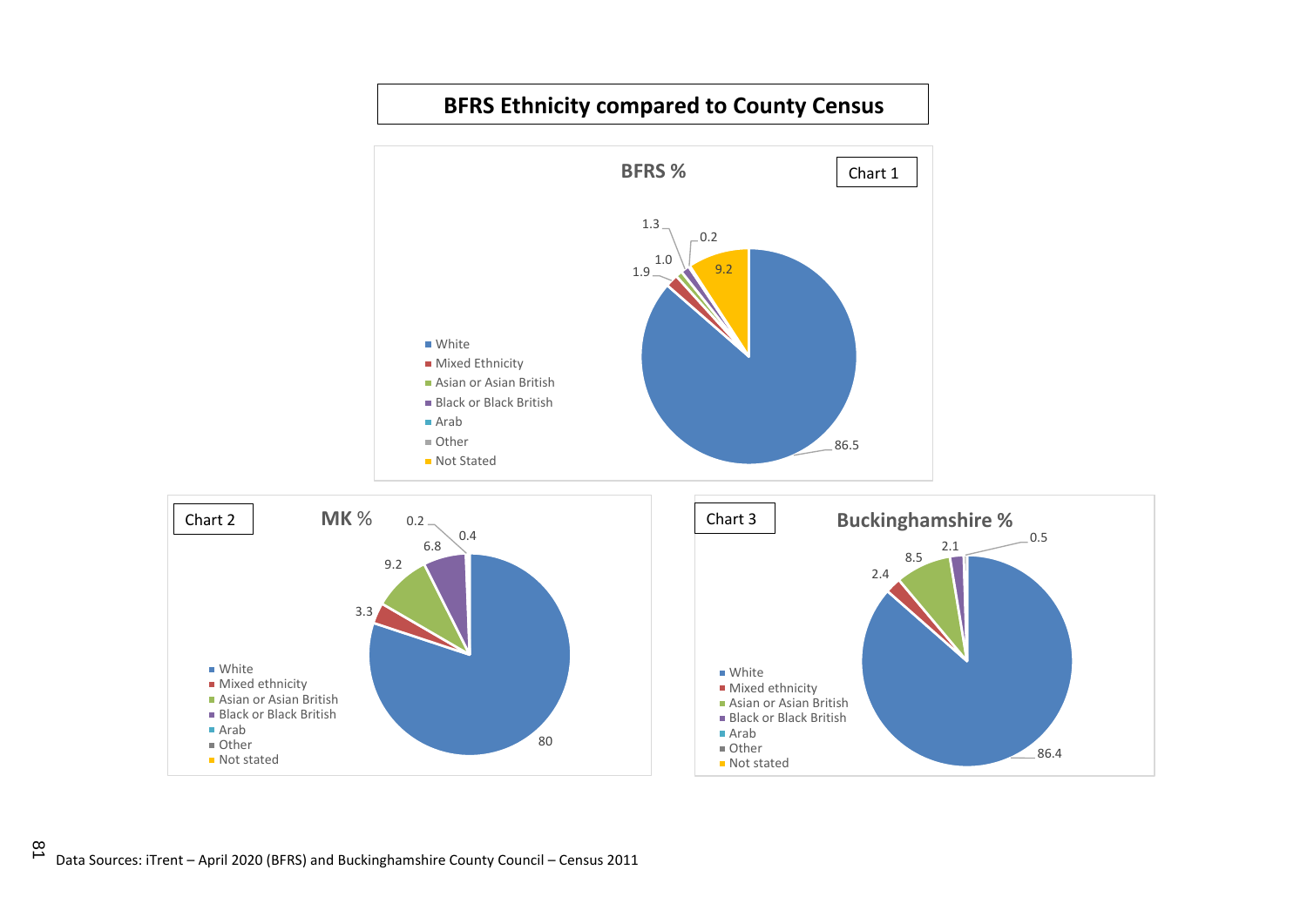### **BFRS Age ranges compared to County Census**



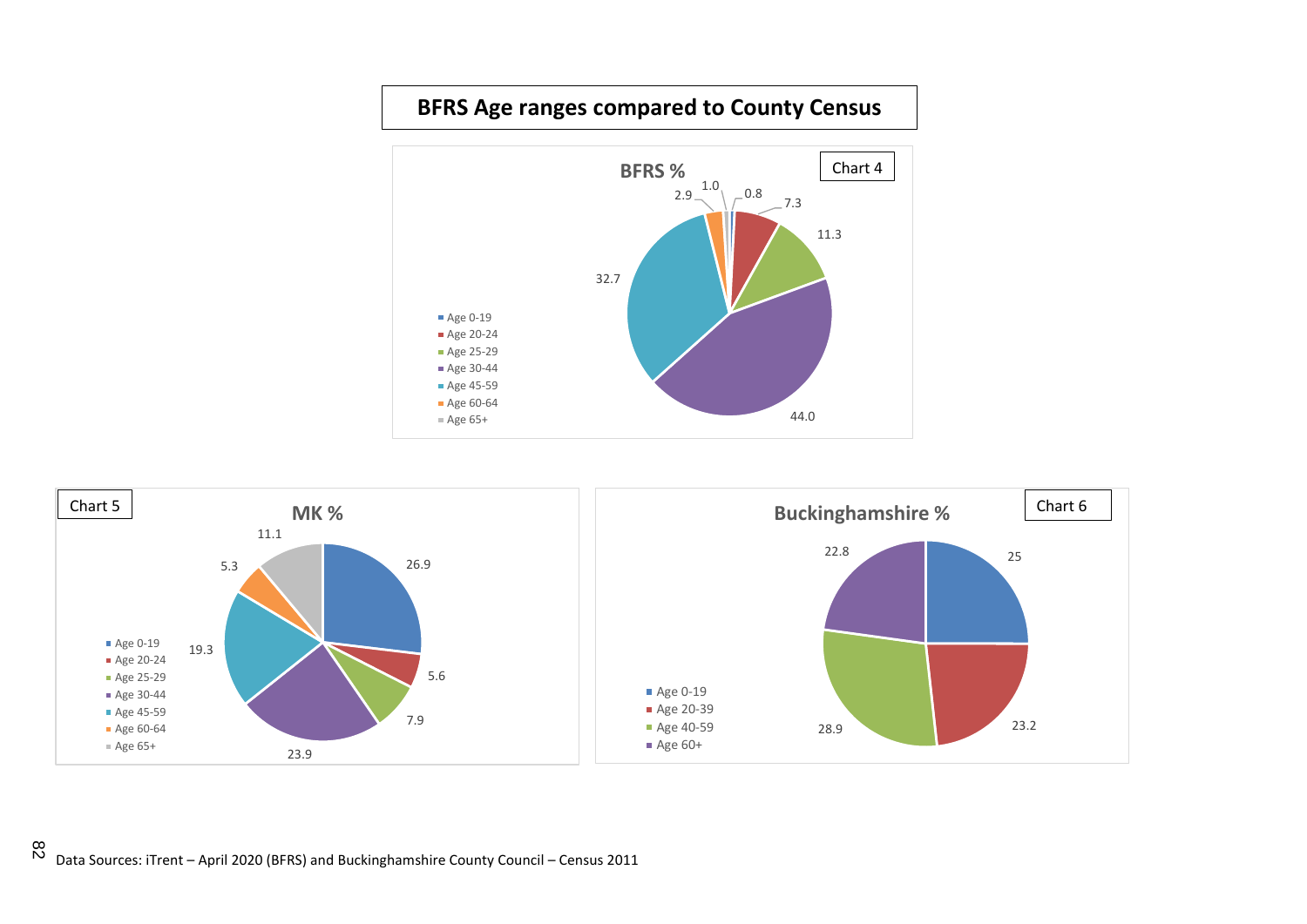#### **BFRS Religion compared to County Census**



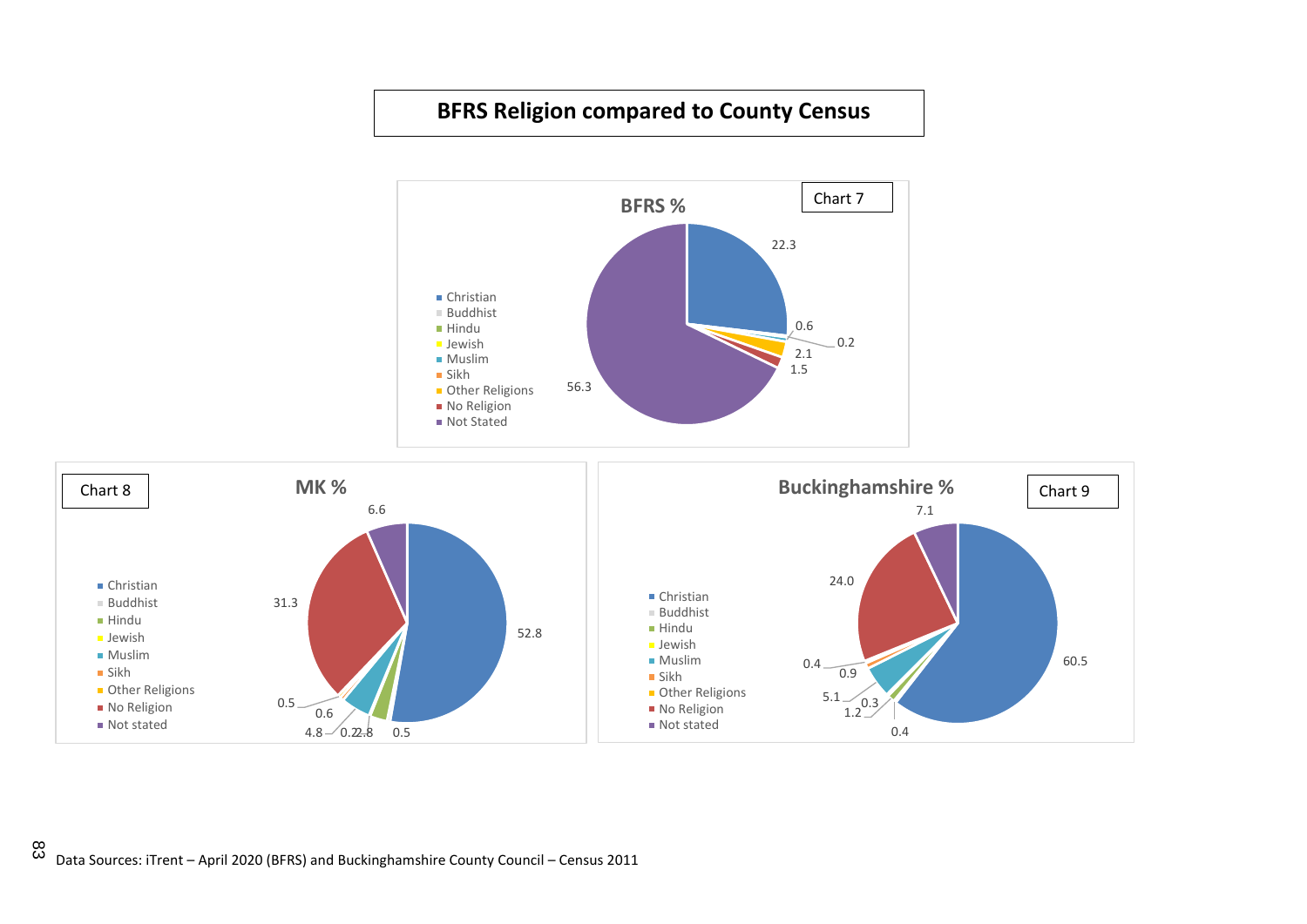# **BFRS Gender compared to County Census**



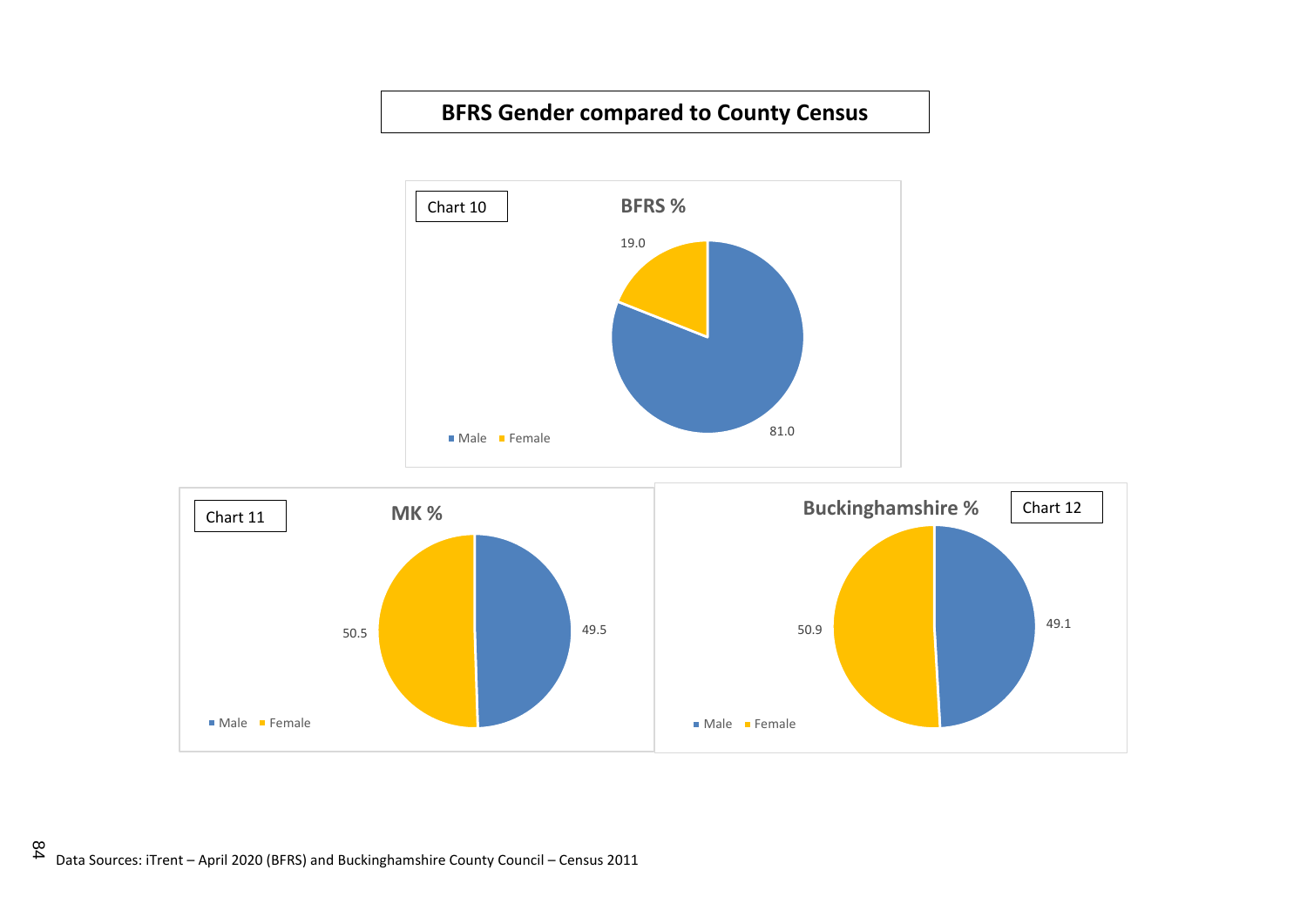#### **BFRS Ethnicity compared to County Census by Core Group**



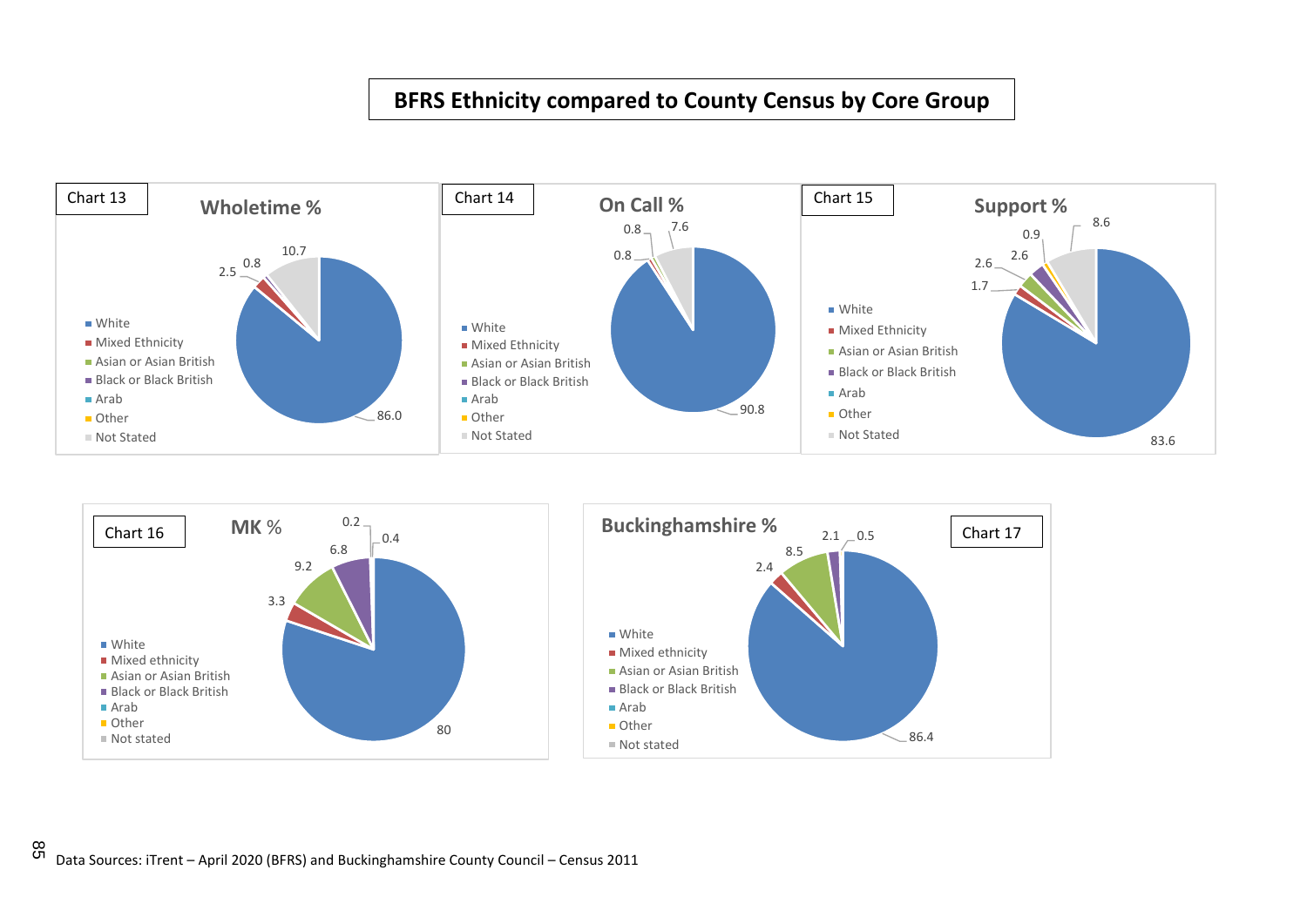#### **BFRS Age Ranges compared to County Census by Core Group**





Data Sources: iTrent – April 2020 (BFRS) and Buckinghamshire County Council – Census 2011 86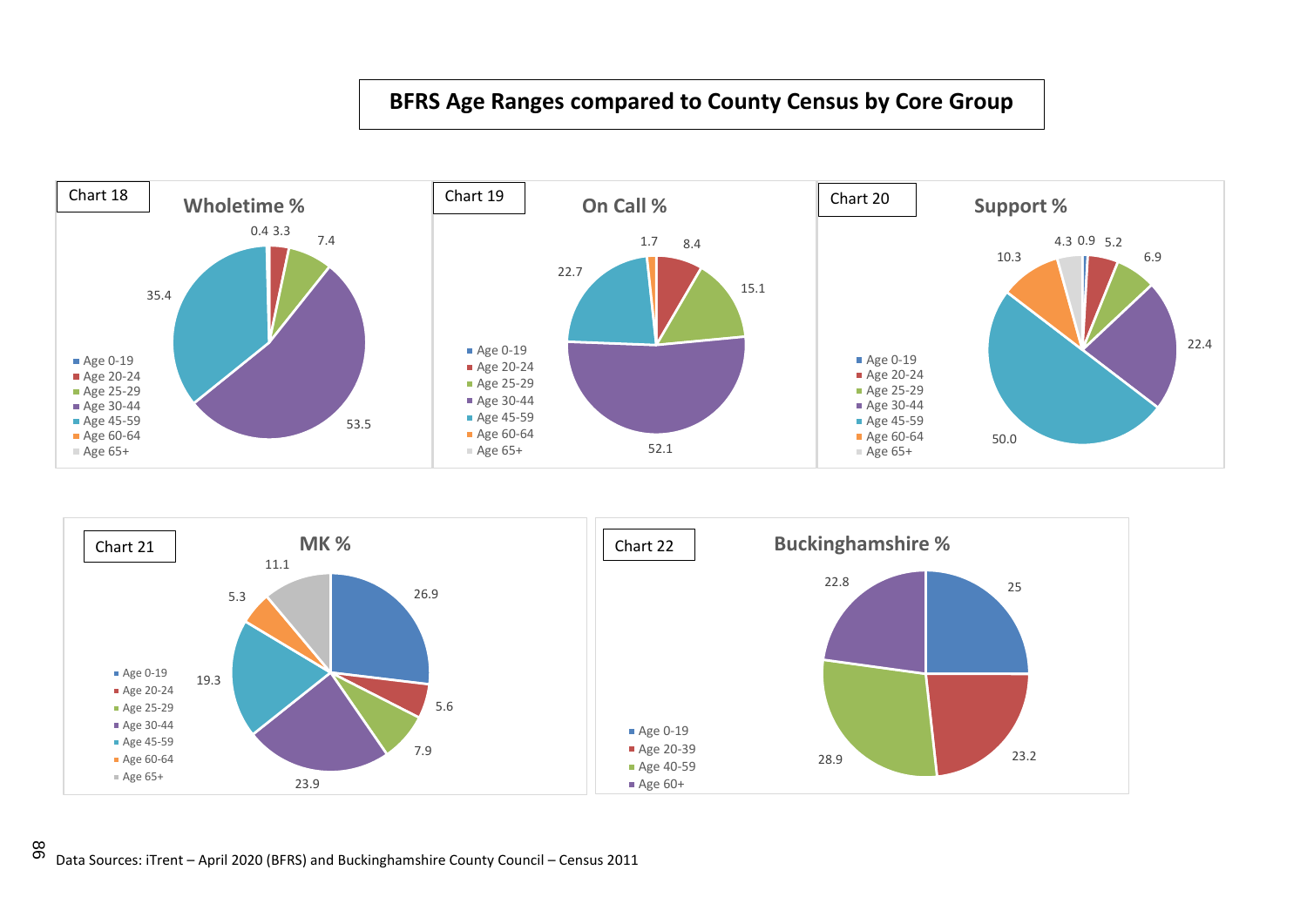## **BFRS Religion compared to County Census by Core Group**